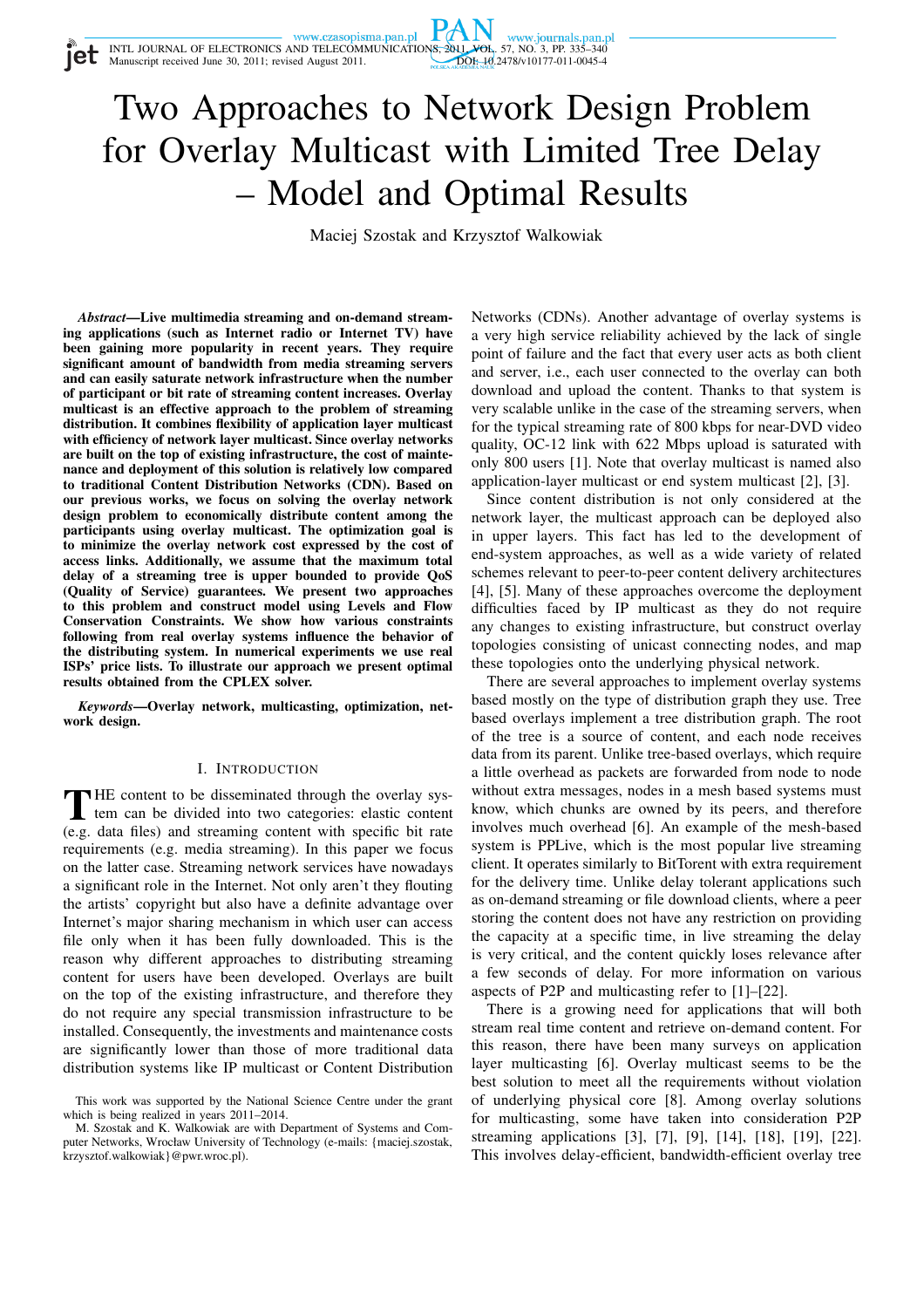construction combined with optimal resource allocation approaches and leads to optimizing the overall receiving rate in the multicast group as objective. Wu and Li in [3] and Akbari, Rabiee and Ghanabari in [7] take into consideration bandwidth allocation algorithms, which recognize bandwidth on each link, therefore they guarantee meeting the streaming bandwidth demand. They assume that this constraint is always satisfied and do not allow creating your own access link by combining links offered by different ISPs. Most of approaches focus on the problem how to construct a overlay multicast topology and assign streaming rates to created trees when overlay network is given, i.e. links connecting peers to overlay networks are given. Authors of [12] and [15] take into account also dimensioning of access links, however the proposed method is based only on simulations and concerns fixed trees, i.e., multicast trees are computer based on the given routing algorithm for all the trees, then by summing up the volume on each tree, the amount of bandwidth to be leased on every overlay link is determined.

In this paper we present two approaches to the problem of designing network in overlay multicast and investigate impact on the optimal results introduced by constraints and factors following from real systems. We create two models, one using the *level* approach introduced by Walkowiak in [19], and the other one using *flow conservation constraints*. We compare number of variables necessary in both models and time required to compute optimal solutions. We assume that the overlay multicast is applied for relatively static applications with low membership change rate, e.g., videoconferencing, personal video broadcast in small groups, distance learning, collaborated workgroup, delivery of important messages (stocks, weather forecast, emergency alerts) [2]. This means that participants of the overlay system are stable connected and there are not dynamic changes of the structure as in file-sharing P2P systems. Similarly to [19], we propose a model that involves creation of multiple trees to satisfy fairness, utility and performance requirement. Same as in ChunkySpread [17], fairness means that each peer should transmit at least the same volume it receives, utility involves nodes with more available capacity to transmit more content, whilst performance requires that any node should not be a bottleneck. For the given streaming rate we want to determine how much resource capacity is needed for each peer and how to economically distribute the streaming content in the overlay network using overlay multicast. The former goal consists in selection of one access link type among options proposed by the ISP conducted by a given peer. The latter goal is to construct the P2P multicast trees in the overlay topology, subject to capacity and streaming cost constraints. The overall objective of the proposed problem is to minimize the cost of the network, i.e., the sum of all access link costs expressed e.g. in Euro/month. Comparing to our previous work [19], we add to the model a new constraint on the maximum limit of the streaming delay. It should be noted that since overlay multicast networks are built on top of a general Internet unicast infrastructure rather than point-to-point links, the problem of overlay network design is somewhat different than in networks that do have their own links [15].

The main contributions of this paper are as follows: (1) MIP formulations of P2P multicasting systems with the following performance metrics: streaming cost, maximum delay and throughput. (2) Numerical experiments on MIP models showing the impact of real system constraints on P2P multicasting. (3) Simulation evaluation of how additional real system constraints influence considered objectives.

This paper is an extended version of the paper [16] presented at IB2Com 2010: Fifth International Conference on Broadband and Biomedical Communications, held in Malaga, Spain, on December 15-17, 2010. This extended paper contains the following new results. (1) A MIP formulation of a Network Design Problem for Overlay Multicast with Limited Tree Delay with the streaming cost objective and a detailed comparison against the formulation given in [16]. (2) A MIP formulation and results (offline optimization and simulations) of the P2P multicasting problem with the goal to minimize the cost of building the network.

The rest of the paper is as follows. Section II presents mathematical formulation of two approaches to the overlay network design problem with limited tree delay. In Section III we present and discuss optimal results we obtained from CPLEX solver and compare two approaches. Finally, last section concludes this work.

# II. OVERLAY NETWORK DESIGN PROBLEM

In this section we present two mathematical models of the overlay network design problem with limited P2P streaming cost. As the underlying core network is usually overprovisioned and the only bottlenecks are access links [7], [20], our objective is to select the access link among link types offered by Internet Service Providers. Our model is an overlay tree distribution graph rooted at the source of the content, in which we assume division of the main stream into substreams. Multiple delivery trees are used, each tree carries a different substream. This also prevents establishment of leaf nodes, which do not contribute to the overall distribution. Each node must be connected to all trees to satisfy the requirement of high quality of the downloaded stream. However, the model can be modified to consider a scenario where some nodes receive the streaming of lower quality, i.e., nodes are connected only a subset of substream trees.

#### **Model 1 (***level***)**

Let  $y_{nk}$  denote a binary decision variable equal to 1, if node  $v$  is connected to overlay network by a link of type  $k$ ; 0, otherwise. For each access link type offered by a given ISP we know the download capacity (denoted as  $d_{vk}$ ), upload capacity (denoted as  $u_{vk}$ ) and cost (denoted by  $\xi_{vk}$ ). The second type of decision variables is necessary to construct multicast trees. Let  $x_{wvtl}$  denote a binary decision variable equal to 1 if there is a link from node (peer)  $w$  to node  $v$  in the multicast tree  $t$ , and node  $w$  is located on level  $l$  of the tree  $t$ ; 0 otherwise. Index  $t$  is associated with multiple multicast trees, but if there is only one tree in the network we can ignore this index. We assume that the root node of the tree is located on level 1. All the children of the root (peers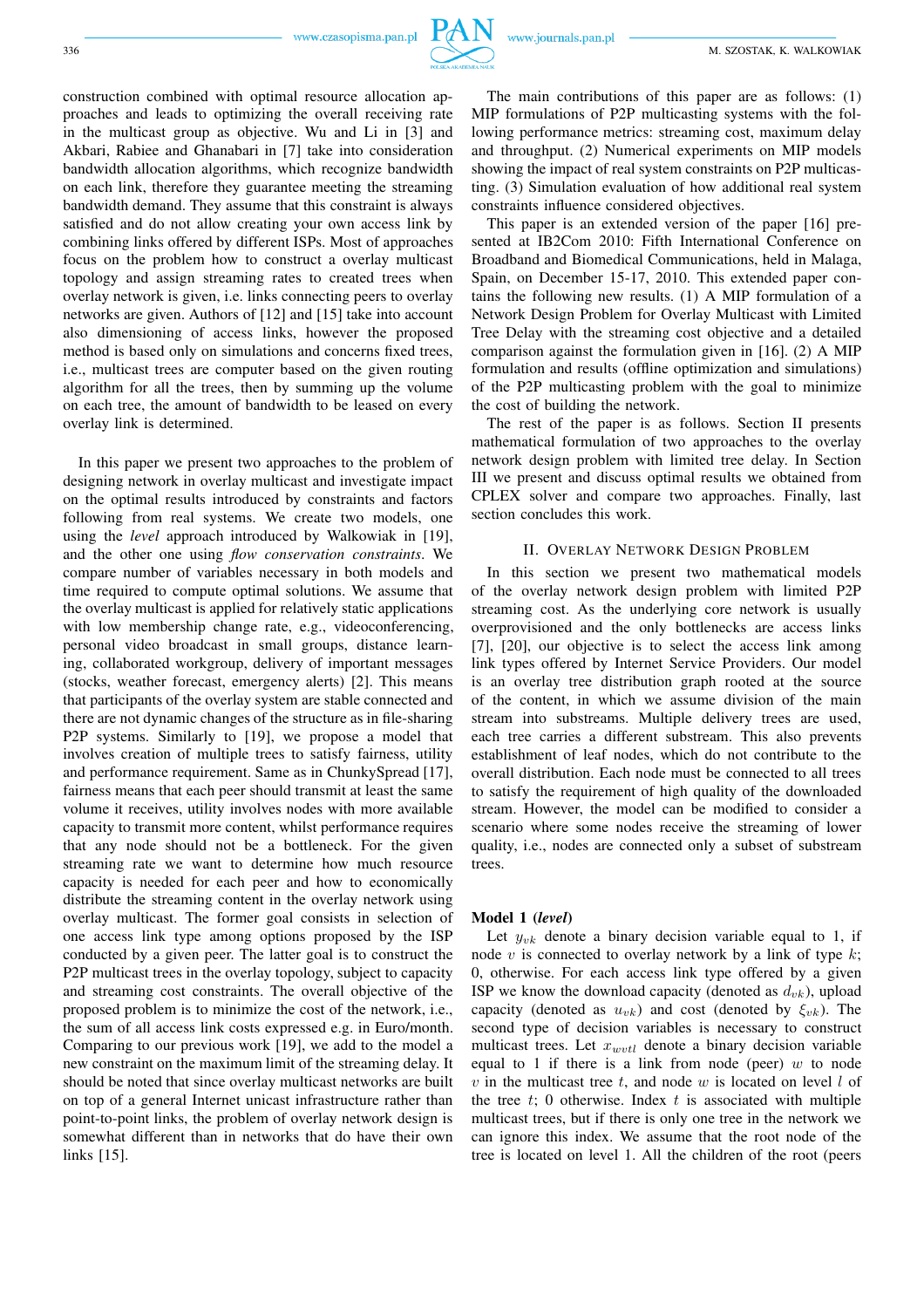**PAN** www.czasopisma.pan.pl

www.journals.pan.pl TWO APPROACHES TO NETWORK DESIGN PROBLEM FOR OVERLAY MULTICAST WITH LIMITED TREE DELAY – MODEL AND OPTIMAL RESULTS 337

that have direct link from the root) are located on the level 2, etc. The proposed notation enables us to set the value of L as a limit of the maximal depth of the tree. Following from real systems and having in mind qualities of overlay network, we denote  $c_{ww}$  as a delay introduced by a link between the nodes w and v. For each peer we are given constants  $a_v$  and  $b_v$ denoting download and upload traffic respectively, as besides participating in overlay trees they can also use other network services and resources.

#### **indices**

 $v, w = 1, 2, \dots, V$  overlay nodes  $k = 1, 2, \dots, K_v$  access link types for node v  $t = 1, 2, \dots, T$  multicast trees  $l = 1, 2, \dots, L$  levels of links (uploading nodes) in the multicast tree

#### **constants**

- $a_v$  download background transfer of node v (kbps)
- $b_v$  upload background transfer of node v (kbps)
- $\xi_{vk}$  cost of link type k for node v (Euro/Month)
- $d_{vk}$  download capacity of link type k for node v (kbps)
- $u_{vk}$  upload capacity of link type k for node v (kbps)
- $q_t$  streaming rate of the tree t (kbps)
- $r_v$  = 1, if node v is the root of the tree; 0, otherwise
- $c_{wv}$  delay introduced by link between nodes w and v (ms)
- $M$  large number
- $D$  maximum total delay of the tree (ms)

# **variables**

- $y_{vk}$  = 1, if node v is connected to the overlay network by a link of type  $k$ ; 0, otherwise
- $x<sub>wvtl</sub> = 1$ , if in multicast tree t there is a link from the node  $w$  to the node  $v$  and  $w$  is located on the level  $l$  of the multicast tree  $t$ ; 0, otherwise

#### **objective**

It is to minimize the cost of access links of the overlay P2P multicast network:

$$
\min F = \sum_{v} \sum_{k} y_{vk} \xi_{vk} \tag{1}
$$

#### **constraints**

a) Each node  $v = 1, 2, \ldots, V$  – except for the source node of the tree  $t$  ( $r_v = 1$ ), for each multicast tree  $t = 1, 2, \ldots, T$ , must have exactly one parent node:

 $\Sigma_{w \neq v} \Sigma_l x_{wvtl} = (1 - r_v)$   $v = 1, ..., V$   $t = 1, ..., T$  (2)

b) Node  $w$  can be a parent on the first level, only if it is the root node:

$$
\Sigma_{v \neq w} \Sigma_t x_{wvt1} \leq Mr_w \quad w = 1, \dots, V \tag{3}
$$

c) Each node  $w = 1, 2, \dots, V$  cannot be a parent on the level  $(l + 1)$  if it is not a child on the level l:

$$
\sum_{v \neq w} x_{wvt(l+1)} \le M \sum_{v \neq w} x_{vwtl} \tag{4}
$$

$$
w = 1, 2, ..., V
$$
  $t = 1, 2, ..., T$   $l = 1, 2, ..., L - 1$ 

d) Only one access link is selected for each node  $v = 1, 2, \ldots, V$ :

$$
\Sigma_k y_{vk} = 1 \qquad v = 1, \dots, V \tag{5}
$$

e) Download capacity constraint – background traffic of node  $v$  and streaming rates of all the multicast trees cannot exceed download capacity of node  $v = 1, 2, \ldots, V$ :

$$
a_v + \Sigma_t q_t \leq \Sigma_k y_{vk} d_{vk} \quad v = 1, \dots, V \tag{6}
$$

f) Upload capacity constraint – the summary upload transfer of w which follows from the number of children nodes, the streaming rate and the background traffic cannot exceed upload capacity of node  $v = 1, 2, \ldots, V$ :

$$
b_w + \sum_{v \neq w} \sum_l \sum_{t} x_{wvtl} q_t \leq \sum_k y_{wk} u_{wk} \quad w = 1, \dots, V \quad (7)
$$

g) Constraint following from real systems – total delay of each tree cannot be greater than given:

$$
\sum_{w} \sum_{v \neq w} \sum_{l} x_{wvtl} c_{wv} \leq D \quad t = 1, 2, \dots, T \tag{8}
$$

## **Model 2 (flow)**

The following types of decision variables are necessary to construct multicast trees:  $x_{wvt}$ ,  $z_{wvt}$ ,  $z_{wvt}$ . Let  $x_{wvt}$  denote continuous decision variable representing streaming rate on a link between nodes w and v in multicast tree t. Let  $z_{wvt}$ denote binary decision variable equal to 1, if there is a link from node (peer)  $w$  to node  $v$  (no other nodes in between) in the multicast tree  $t$ ; 0 otherwise. Variable  $z_{wvet}$  equals to 1, if there is a path from the root node to node  $e$ , and it traverses through the link between nodes  $w$  and  $v$  in the tree t; 0, otherwise.

In order to limit the depth of the constructed trees let L represent maximal number of hops from root node to every node in the tree.

#### **indices (additional)**

$$
v, w, e = 1, 2, \dots, V
$$
 overlap nodes

#### **constants (additional)**

 $L$  maximal number of hops from root node to every node in the tree

#### **variables (additional)**

 $z_{wvet}$  = 1, if there is a path from the root node to node e, and it traverses through the link between nodes  $w$  and  $v$  in the tree  $t$ ; 0, otherwise

 $z_{wvt}$  1, if link from node w to node v (no other peer nodes in between) is in multicast tree  $t$ ; 0, otherwise

#### **objective**

It is to minimize the cost of access links of the overlay P2P multicast network:

$$
\min F = \sum_{v} \sum_{k} y_{vk} \xi_{vk} \tag{9}
$$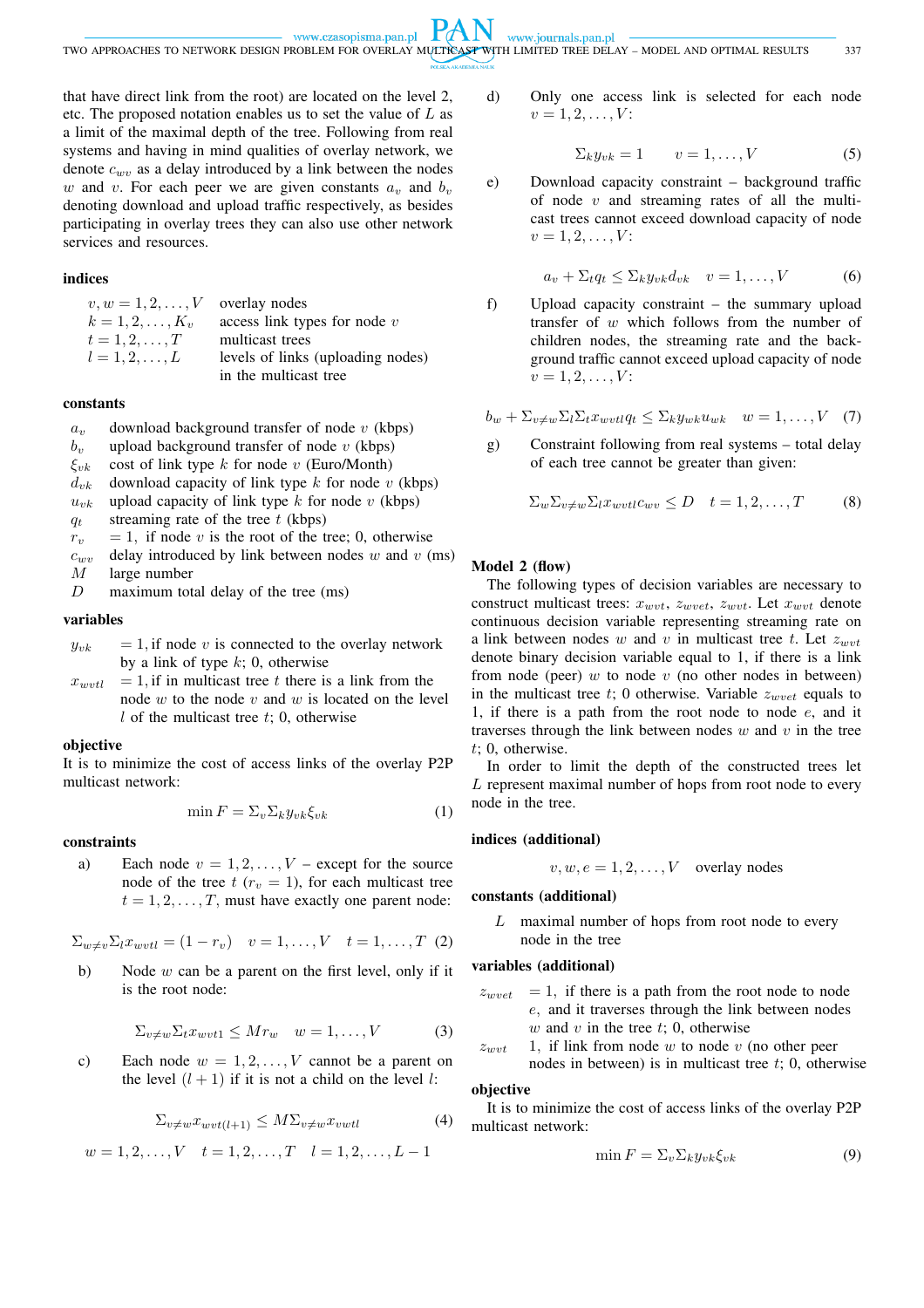www.czasopisma.pan.pl



TABLE I INTERNET SERVICE PROVIDERS PRICE LIST

|            | <b>PRICE</b> | Download | Upload |
|------------|--------------|----------|--------|
| <b>ISP</b> | <b>EURO</b>  | Limit    | Limit  |
|            | <b>MONTH</b> | [kbps]   | [kbps] |
|            | 18           | 8192     | 640    |
| Inea       | 18           | 25600    | 1536   |
|            | 23           | 51200    | 4096   |
|            | 9            | 2048     | 512    |
| Dialog     | 10           | 4096     | 512    |
|            | 11           | 10240    | 640    |
|            | 13           | 20480    | 1024   |
|            | 14           | 5120     | 512    |
| UPC        | 17           | 10240    | 1024   |
|            | 20           | 25600    | 5120   |
|            | 25           | 51200    | 5120   |

# III. RESULTS

In order to solve the model  $1$  (1)-(8) and model  $2$  (9)-(19) in optimal way and obtain computation time we used CPLEX 11.0 solver [23]. Our goal was to obtain optimal results in reasonable time of about 2 hour so we decided to test networks consisting of 5-15 overlay nodes (peers). Introducing time limitation lead to CPLEX yielding feasible solution instead of optimal, for some scenarios. We use DSL price lists of three ISPs operating in Poland (Inea, Dialog and UPC – Table I) with prices in Euro/month . Each node is randomly assigned to one of the ISPs and chooses any option included in the price list. The values of download background transfer were selected at random between 512 kilobits per second and 1024 kilobits per second. Analogously, the values of upload background transfer were selected at random between 64 kilobits per second and 128 kilobits per second. The streaming rate was divided proportionally to 1, 2, or 3 multicast trees. We examined trees consisting of 3 – 9 levels, with varying overall streaming rate (sum over all streaming trees) in range from 360 kbps to 2304 kbps and total delay of a tree in the range of 280 – 400 ms. Streaming rate equal to 360 kbps represents low quality content, streaming rate equal to 2304 kbps represents high definition content.

In this section we compare both *level* and *flow* formulations in terms of complexity and calculation time. In Table II we report the number of variables and constraints for both models. We can notice that level formulation provides significant reduction in the number of variables and constraints comparing to the flow model.

Fig. 1 shows number of variables as a function of the number of levels and approach type. We can notice that introducing more levels doesn't influence complexity of the *flow* model, nevertheless, *level* model complexity is much lower.

Fig. 2 and 3 depict the number of variables and number of constraints respectively. For small number of trees difference between the complexity of two approaches is minimal, however, when the number of trees increases, complexity of *flow* model increases dramatically.

Table III shows computation times of optimal solutions for the streaming rate equal to 1080 kbps, total delay of the tree equal to 400 ms, 11 link types and various scenarios of number of trees (1-3), nodes (5,10,15) and levels (2,8). *Flow* model computation time is much shorter for bigger networks

**constraints**

a) Each node  $v = 1, 2, \ldots, V$  – except for the source node of the tree  $t$  ( $r_v = 1$ ), for each multicast tree  $t = 1, 2, \ldots, T$ , must have exactly one parent node:

$$
\Sigma_{w \neq v} z_{wvt} = (1 - r_v) \quad v = 1, \dots, V \quad t = 1, \dots, T \quad (10)
$$

b) There is a path from root node to node  $e$  traversing through link between nodes  $w$  and  $v$  only if this link exists:

$$
z_{wvet} \le z_{wvt} \quad v, w, e = 1, \dots, V \quad w \ne v \quad t = 1, \dots, T
$$
\n(11)

c) Flow conservation control for the nodes being destination node, traversing node and root, respectively:

$$
\Sigma_{w \neq v} z_{wvet} - \Sigma_{w} z_{vwet} = 1
$$
  

$$
v = e \quad e, \ v = 1, ..., V \quad t = 1, ..., T \quad (12)
$$
  

$$
\Sigma_{w \neq v} z_{wvet} - \Sigma_{w} z_{vwet} = 0
$$

$$
v \neq e
$$
,  $r_v = 0$   $e$ ,  $v = 1,...,V$   $t = 1,...,T$  (13)

$$
\Sigma_{w \neq v} z_{wvet} - \Sigma_w z_{wvet} = -1
$$
  

$$
r_v = 1 \quad e, \ v = 1, \dots, V \quad t = 1, \dots, T \tag{14}
$$

d) Only one access link is selected for each node  $v = 1, 2, \ldots, V$ :

$$
\Sigma_k y_{vk} = 1 \quad v = 1, \dots, V \tag{15}
$$

e) Download capacity constraint – background traffic of node  $v$  and streaming rates of all the multicast trees cannot exceed download capacity of node  $v = 1, 2, \ldots, V$ :

$$
a_v + \Sigma_t q_t \le \Sigma_k y_{vk} d_{vk} \quad v = 1, \dots, V \tag{16}
$$

f) Upload capacity constraint – the summary upload transfer of w which follows from the number of children nodes, the streaming rate and the background traffic cannot exceed upload capacity of node  $v = 1, 2, \ldots, V$ :

$$
b_w + \sum_{v \neq w} \sum_t z_{wvt} q_t \leq \sum_k y_{wk} u_{wk} \quad w = 1, \dots, V \quad (17)
$$

g) Constraint following from real systems – total delay of each tree cannot be greater than given:

$$
\Sigma_w \Sigma_{v \neq w} z_{wvt} c_{wv} \le D \quad t = 1, \dots, T \tag{18}
$$

h) Total length of hops from root node to every node can't be greater than the given:

$$
\Sigma_w \Sigma_{v \neq w} z_{wvet} \leq L \quad t = 1, \dots, T \quad e = 1, \dots, V \tag{19}
$$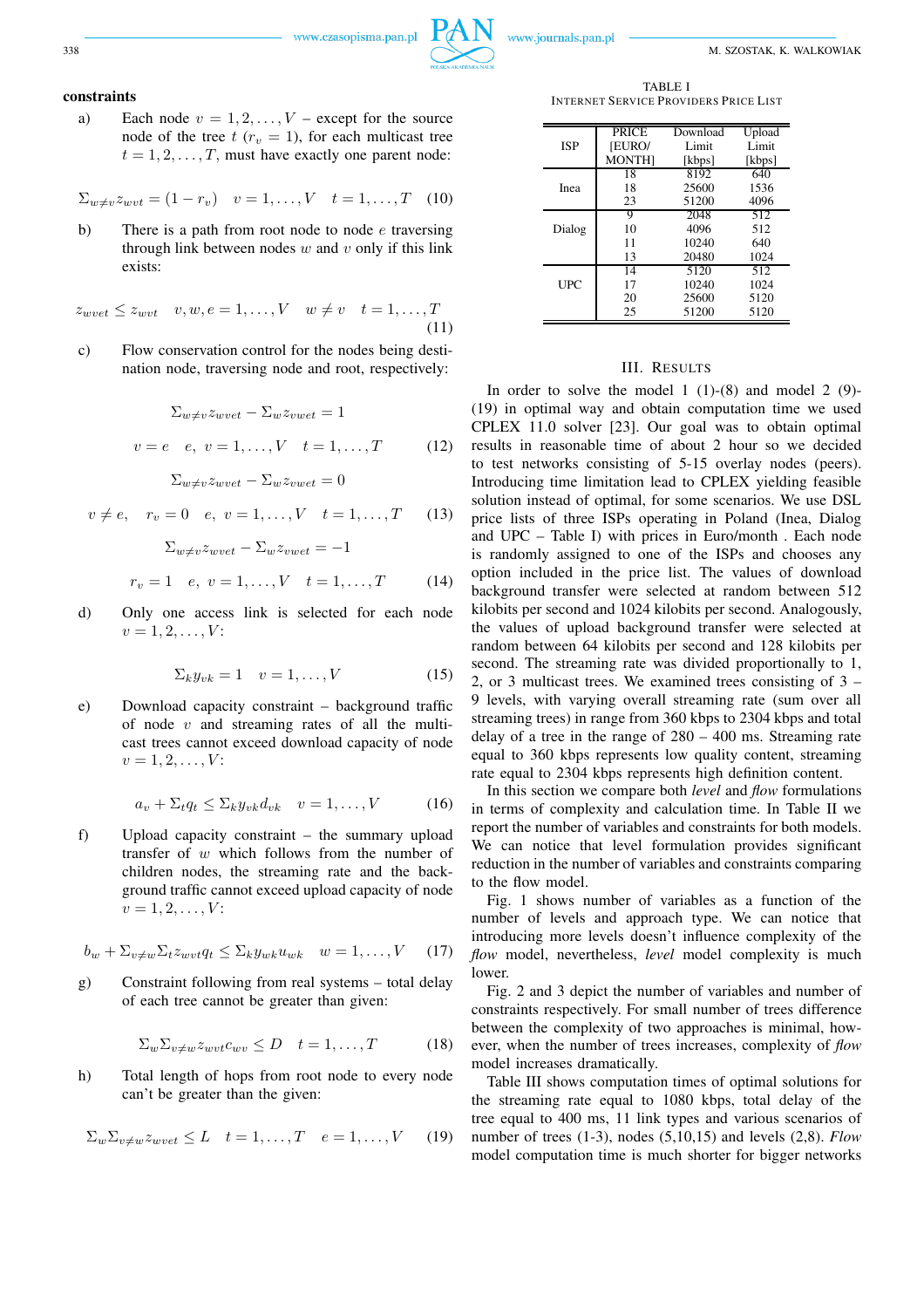# www.czasopisma.pan.pl

TWO APPROACHES TO NETWORK DESIGN PROBLEM FOR OVERLAY MULTICAST WITH LIMITED TREE DELAY – MODEL AND OPTIMAL RESULTS 339

www.journals.pan.pl

# TABLE II

NUMBER OF VARIABLES AND CONSTRAINTS IN LEVEL AND FLOW MODELS

| Nodes | Trees          | Levels | Link   | Level model |             | Flow model |                                                                         |
|-------|----------------|--------|--------|-------------|-------------|------------|-------------------------------------------------------------------------|
|       |                |        | types  | Variables   | Constraints | Variables  | Constraints                                                             |
| V     | T              | L      | $_{K}$ | $V^2TL+VK$  |             |            | $4V + VT + T + VT(L-1)$ $V^2T(V-T+1) + VK$ $2VT + V^3T + V^2T + 3V + T$ |
|       |                | 3      | 11     | 130         | 36          | 180        | 176                                                                     |
|       |                | 8      | 11     | 255         | 61          | 180        | 176                                                                     |
|       | $\overline{2}$ | 3      | 11     | 205         | 52          | 255        | 337                                                                     |
|       | 2              | 8      | 11     | 455         | 102         | 255        | 337                                                                     |
|       | 3              | 3      | 11     | 280         | 68          | 280        | 498                                                                     |
| 5     | 3              | 8      | 11     | 655         | 143         | 280        | 498                                                                     |
| 10    |                | 3      | 11     | 410         | 71          | 1110       | 1151                                                                    |
| 10    |                | 8      | 11     | 910         | 121         | 1110       | 1151                                                                    |
| 10    | 2              | 3      | 11     | 710         | 102         | 1910       | 2272                                                                    |
| 10    | 2              | 8      | 11     | 1710        | 202         | 1910       | 2272                                                                    |
| 10    | 3              | 3      | 11     | 1010        | 133         | 2510       | 3393                                                                    |
| 10    | 3              | 8      | 11     | 2510        | 283         | 2510       | 3393                                                                    |
| 15    | 1              | 3      | 11     | 840         | 106         | 3540       | 3676                                                                    |
| 15    |                | 8      | 11     | 1965        | 181         | 3540       | 3676                                                                    |
| 15    | $\overline{2}$ | 3      | 11     | 1515        | 152         | 6465       | 7307                                                                    |
| 15    | 2              | 8      | 11     | 3765        | 302         | 6465       | 7307                                                                    |
| 15    | 3              | 3      | 11     | 2190        | 198         | 8940       | 10938                                                                   |
| 15    | 3              | 8      | 11     | 5565        | 423         | 8940       | 10938                                                                   |

TABLE III COMPUTATION TIMES OF OPTIMAL VALUES IN LEVEL AND FLOW **MODELS** 

| Nodes | Trees        | Levels | Execution time [s] |         |
|-------|--------------|--------|--------------------|---------|
|       |              |        | Level model        | Flow    |
| 5     | 1            | 3      | 0,01               | 0,09    |
| 5     | 1            | 8      | 0.03               | 0,06    |
| 5     | 2            | 3      | 0.08               | 0,11    |
| 5     | 2            | 8      | 0.09               | 0,10    |
| 5     | 3            | 3      | 0,06               | 0,15    |
| 5     | 3            | 8      | 0.09               | 0,04    |
| 10    | $\mathbf{1}$ | 3      | 0,25               | 5,20    |
| 10    | 1            | 8      | 0.38               | 4,29    |
| 10    | 2            | 3      | 1,04               | 15,84   |
| 10    | 2            | 8      | 5,80               | 15,87   |
| 10    | 3            | 3      | 1,31               | 15,48   |
| 10    | 3            | 8      | 7,53               | 36,67   |
| 15    | 1            | 3      | 1,70               | 48,16   |
| 15    | 1            | 8      | 8,11               | 13,52   |
| 15    | 2            | 3      | 13,65              | 7188,11 |
| 15    | 2            | 8      | 506,06             | 251,23  |
| 15    | 3            | 3      | 264,19             | 7187,63 |
| 15    | 3            | 8      | 7174,31            | 385,70  |

than *level* model, however for small networks *level* models computation time is lower.

As already proved in [16], introducing more levels and more trees reduces the cost of building the network, and increasing the overall streaming rate increases this cost. In this paper we decided to focus on the computation time of getting optimal solution. Fig. 4 shows computation time as a function of the total delay of the tree and the type of approach. Introducing more levels increases computation time, however, as already stated computation time of *flow* model is much shorter that *level* model when the delay increases, and, based on experiments, same thing was observed when introducing more levels and trees. Fig. 5 reports the computation time sa a function of the number of levels. Consistent with theoretical considerations presented above, the *level* model outperforms



Fig. 1. Number of variables as a function of the number of levels and the type of approach (3 trees, 11 link types).

the *flow* model in the case of small number of levels. However, with the increase of the level number, the *flow* model gains some advantage over the *level* model.

# IV. CONCLUSION

In this paper we have addressed the problem of network design problem for overlay multicast with limited tree delay. The objective was to minimize the cost of building the system. To solve the formulated problem to optimality we have used CPLEX solver. The results of the numerical experiments confirm what we have already proved in [16], namely, introducing more trees and more levels reduces the cost of building the network, and increasing overall streaming rate increases this cost. In this paper we show that *flow* model is more complex than *level* model, but computation time for bigger networks is lower.

In future work we plan to develop effective heuristic algorithms to solve the presented problem for much larger networks in terms of the number of users and trees.